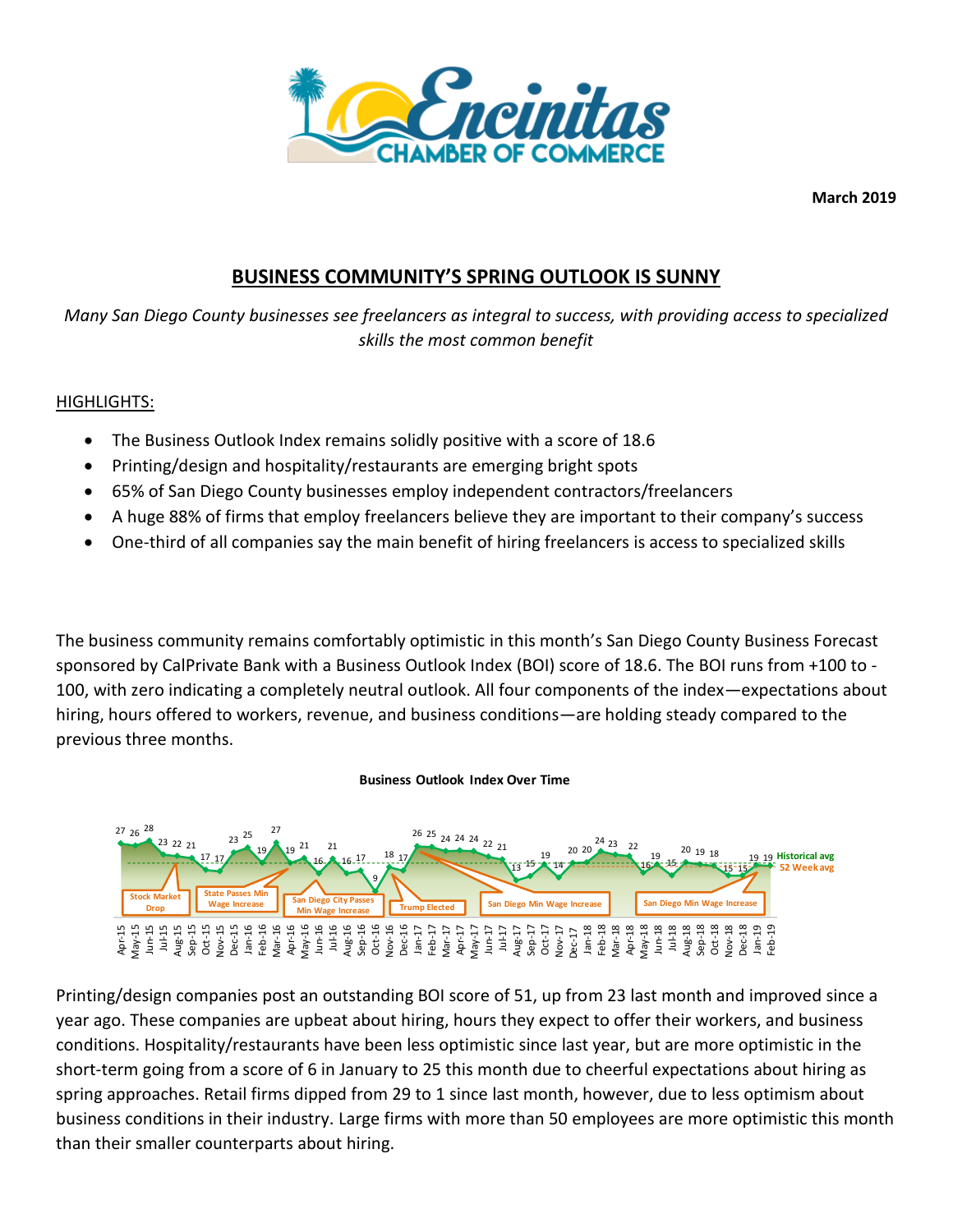Government regulations top the list of new and challenging issues for the eighth consecutive month, with 10 percent of businesspeople citing this as their main concern. Among those in the legal field challenges include regulatory "*uncertainty*" and "*keeping up with federal regulatory requirements.*" Reflecting similar sentiment, one person in the financial sector lamented about "*more bureaucracy,*" and another mentioned "*new law changes."* Other concerns expressed across industries include "*overregulation*" and government "*overreach*."

Staffing issues are a challenge for 6 percent of businesspeople, marking the fourth straight month this registers as the second-most mentioned issue. One person in the transportation/automotive industry shared there are "*no young technicians*," while another in the legal field told us, "*we need attorneys*." Five percent are concerned about changes in the political climate and the increased minimum wage is a concern for 4 percent.

This month we asked local businesspeople about hiring independent contractors and freelancers, a topic that has gained traction recently as state legislators aim to codify a California Supreme Court ruling that set a new legal standard for worker classification. A hefty 65 percent of San Diego County companies rely on these professionals, but not all industries do so to the same degree. Segments most reliant on independent contractors and freelancers include real estate, business consulting, development/construction, and cyber/IT, while only 29 percent in healthcare and 20 percent in home/garden do so.

Gaining access to specialized skillsets is by far the benefit mentioned most often, as one-third of firms believe this is the main advantage of bringing on independent contractors and freelancers. Twelve percent of businesspeople say the main

benefit is cost savings, while 10 percent say flexibility. Ease of payroll administration, reduced legal risks, and reduced lag time between hiring and full productivity are rarely cited as the main benefits. Overall, more than 60 percent cite a specific benefit provided by independent contractors.



We also asked how important independent contractors and freelancers are to the success of one's company. Among companies employing these non-staff workers, an enormous 72 percent believe they are extremely or very important to their firm's success and another 16 percent say they are somewhat important. Therefore,